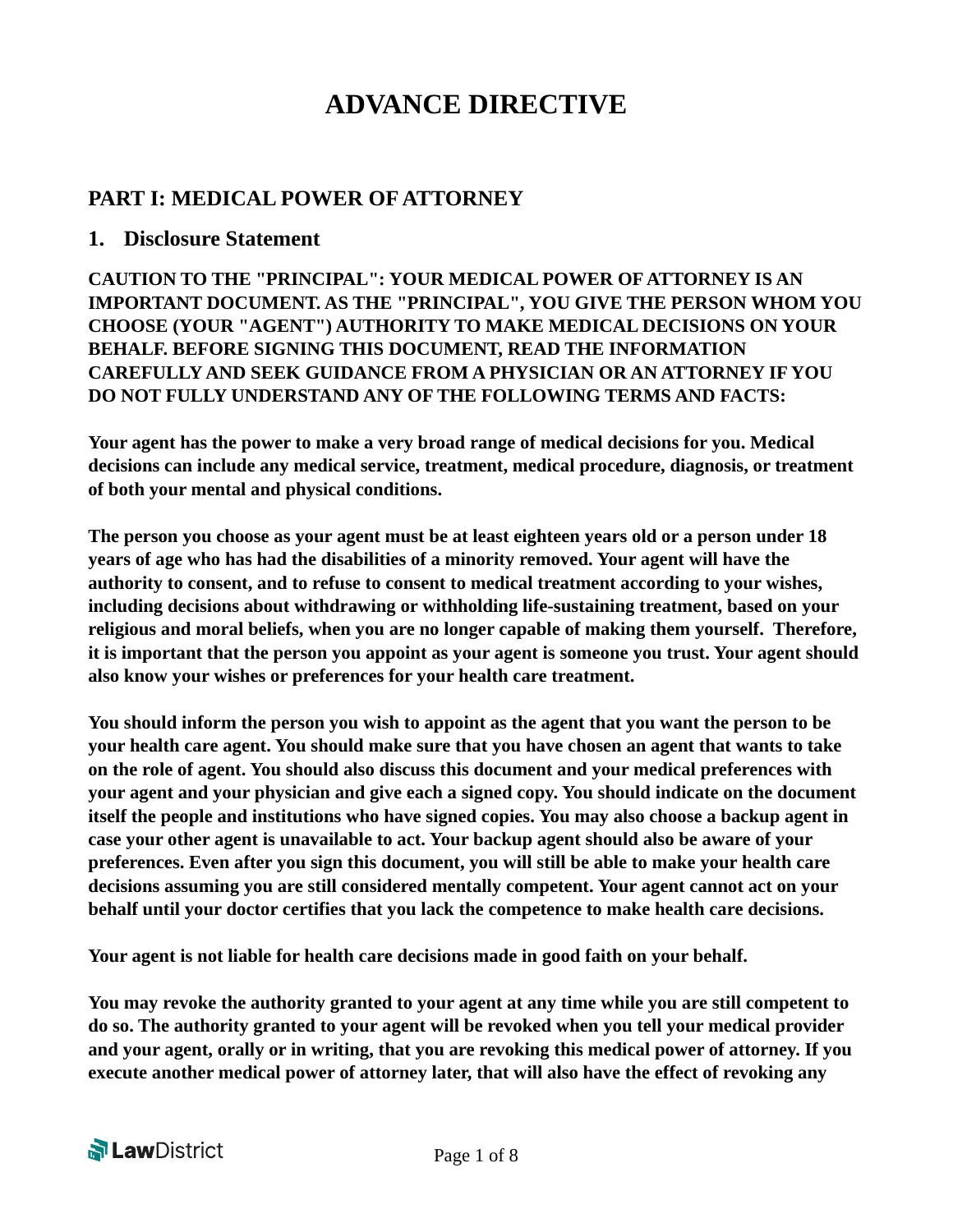**prior medical power of attorney. Unless you state otherwise, your appointment of a spouse is revoked if your marriage is dissolved, annulled, or declared void.** 

**In order for this document to be valid, it must be signed in accordance with the law of the state where you are signing this document. In general, the medical power of attorney should be signed in the presence of a notary or two witnesses. However, in some states notarization of an medical power of attorney is required. If you choose to have two witnesses sign, they must be at least 18 and competent. Neither of the two witnesses may be your agent or be related to your agent.** 

**This document may not be changed or modified. If you want to make changes to the document, you must execute a new medical power of attorney.** 

# **2. Medical Power of Attorney: Designation of Agent**

I, \_\_\_\_\_\_\_\_\_\_\_\_\_\_\_\_\_\_\_\_\_\_\_\_\_\_\_\_\_\_[PRINCIPAL NAME], appoint \_\_\_\_\_\_\_\_\_\_\_\_\_\_\_\_\_\_\_\_\_\_\_\_\_\_ [AGENT NAME], with a permanent residence at [AGENT ADDRESS] and phone number \_\_\_\_\_\_\_\_\_\_\_\_\_\_\_\_\_\_\_\_[PHONE NUMBER], as my agent to make any and all health care decisions for me, except to the extent stated in this document. This medical power of attorney takes effect if I become unable to make my own health care decisions and this fact is certified in writing by my physician.

LIMITATIONS ON THE DECISION-MAKING AUTHORITY OF MY AGENT ARE AS FOLLOWS: \_\_\_\_\_\_\_\_\_\_\_\_\_\_\_\_\_\_\_\_\_\_\_\_\_\_\_\_\_\_\_\_\_\_\_\_\_\_\_\_\_\_\_\_\_\_\_\_\_\_\_\_\_\_\_\_\_\_\_\_\_\_\_\_\_\_\_\_\_\_\_\_\_\_\_\_\_\_\_\_\_\_\_

\_\_\_\_\_\_\_\_\_\_\_\_\_\_\_\_\_\_\_\_\_\_\_\_\_\_\_\_\_\_\_\_\_\_\_\_\_\_\_\_\_\_\_\_\_\_\_\_\_\_\_\_\_\_\_\_\_\_\_\_\_\_\_\_\_\_\_\_\_\_\_\_\_\_\_\_\_\_\_\_\_\_\_ \_\_\_\_\_\_\_\_\_\_\_\_\_\_\_\_\_\_\_\_\_\_\_\_\_\_\_\_\_\_\_\_\_\_\_\_\_\_\_\_\_\_\_\_\_\_\_\_\_\_\_\_\_\_\_\_\_\_\_\_\_\_\_\_\_\_\_\_\_\_\_\_\_\_\_\_\_\_\_\_\_\_\_

\_\_\_\_\_\_\_\_\_\_\_\_\_\_\_\_\_\_\_\_\_\_\_\_\_\_\_\_\_\_\_\_\_\_\_\_\_\_\_\_\_\_\_\_\_\_\_\_\_\_\_\_\_\_\_\_\_\_\_\_\_\_\_\_\_\_\_\_\_\_\_\_\_\_\_.

# **3. Designation of Alternate Agents.**

You are not required to designate an alternate agent. However, you may do so if you wish. An alternate agent may make the same health care decisions as to the designated agent if the designated agent is unable or unwilling to act as your agent. If the agent designated is your spouse, the designation is automatically revoked by law if your marriage is dissolved, annulled, or declared void unless the document provides otherwise.

If the person designated as my agent is unable or unwilling to make healthcare decisions for me, I designate the following person(s) to serve as my agent(s) to make healthcare decisions for me, as authorized by this document:

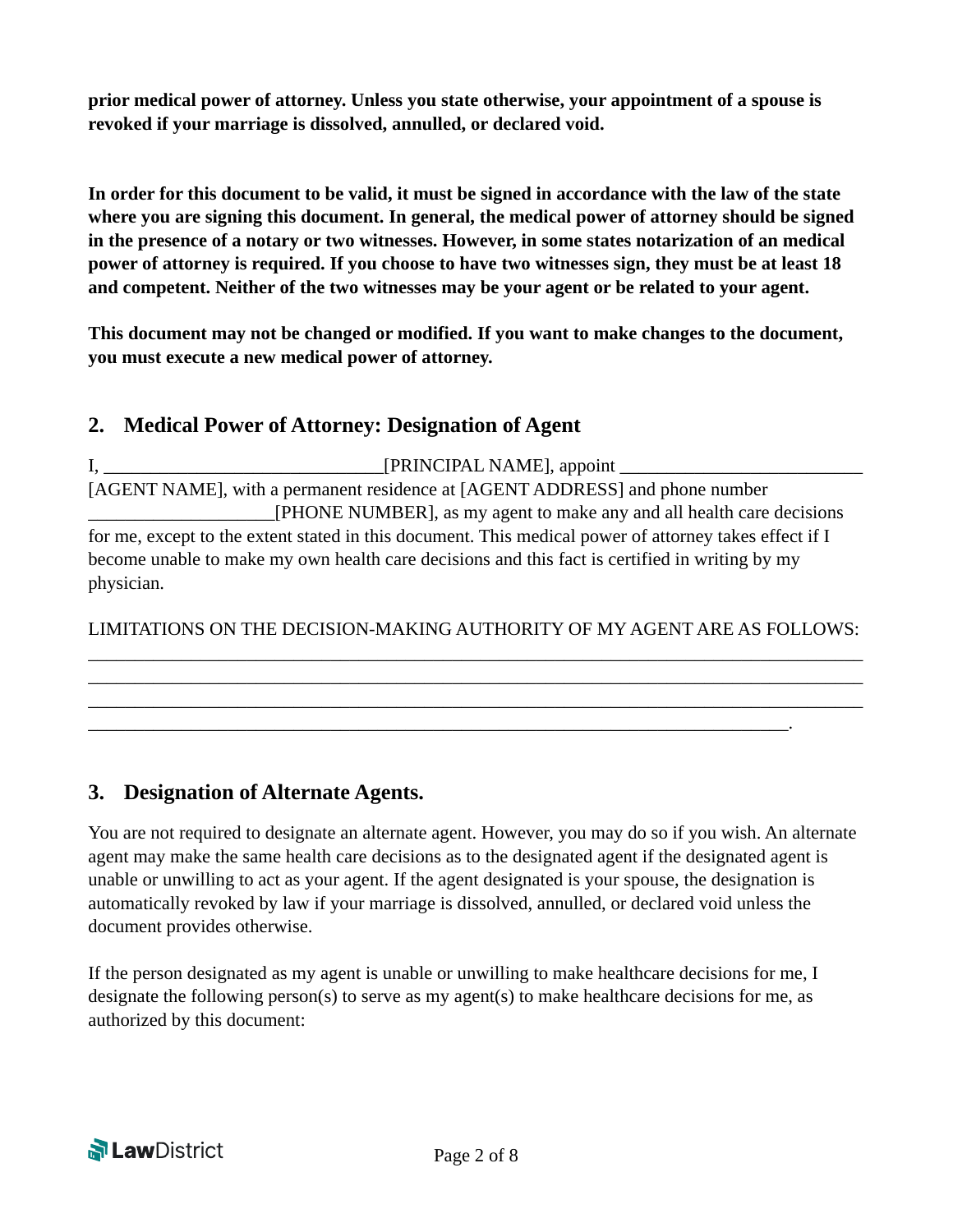First Alternate Agent

|                               | [ALTERNATE AGENT NAME] |
|-------------------------------|------------------------|
|                               |                        |
|                               |                        |
| <b>Second Alternate Agent</b> |                        |
|                               |                        |
|                               |                        |
|                               |                        |
| Third Alternate Agent         |                        |
|                               |                        |
|                               |                        |
| Phone: <u>[PHONE NUMBER]</u>  |                        |
|                               |                        |

### **4. Agent Limitations.**

\_\_\_\_\_\_\_\_\_\_\_\_\_\_\_\_\_\_\_\_\_\_\_\_\_\_\_\_\_\_\_\_\_.

My agent is authorized to make all medical decisions on my behalf, EXCEPT for the following:

\_\_\_\_\_\_\_\_\_\_\_\_\_\_\_\_\_\_\_\_\_\_\_\_\_\_\_\_\_\_\_\_\_\_\_\_\_\_\_\_\_\_\_\_\_\_\_\_\_\_\_\_\_\_\_\_\_\_\_\_\_\_\_\_\_\_\_\_\_\_\_\_\_\_\_\_\_\_\_\_\_\_\_ \_\_\_\_\_\_\_\_\_\_\_\_\_\_\_\_\_\_\_\_\_\_\_\_\_\_\_\_\_\_\_\_\_\_\_\_\_\_\_\_\_\_\_\_\_\_\_\_\_\_\_\_\_\_\_\_\_\_\_\_\_\_\_\_\_\_\_\_\_\_\_\_\_\_\_\_\_\_\_\_\_\_\_ \_\_\_\_\_\_\_\_\_\_\_\_\_\_\_\_\_\_\_\_\_\_\_\_\_\_\_\_\_\_\_\_\_\_\_\_\_\_\_\_\_\_\_\_\_\_\_\_\_\_\_\_\_\_\_\_\_\_\_\_\_\_\_\_\_\_\_\_\_\_\_\_\_\_\_\_\_\_\_\_\_\_\_ \_\_\_\_\_\_\_\_\_\_\_\_\_\_\_\_\_\_\_\_\_\_\_\_\_\_\_\_\_\_\_\_\_\_\_\_\_\_\_\_\_\_\_\_\_\_\_\_\_\_\_\_\_\_\_\_\_\_\_\_\_\_\_\_\_\_\_\_\_\_\_\_\_\_\_\_\_\_\_\_\_\_\_

#### **5. Duration.**

I understand that this power of attorney exists indefinitely from the date I execute this document or until the established end date is reached. However, I may revoke the power of attorney at any moment by notifying my agent orally or in writing. If I am unable to make healthcare decisions for myself when this power of attorney expires, the authority I have granted to my agent continues to exist until I become able to make healthcare decisions for myself.

|  |  |  | [This power of attorney ends on the following date: | _____[MONTH] |  | $\boxed{\quad}$ [DAY], $\boxed{\quad}$ [YEAR]]. |
|--|--|--|-----------------------------------------------------|--------------|--|-------------------------------------------------|
|--|--|--|-----------------------------------------------------|--------------|--|-------------------------------------------------|

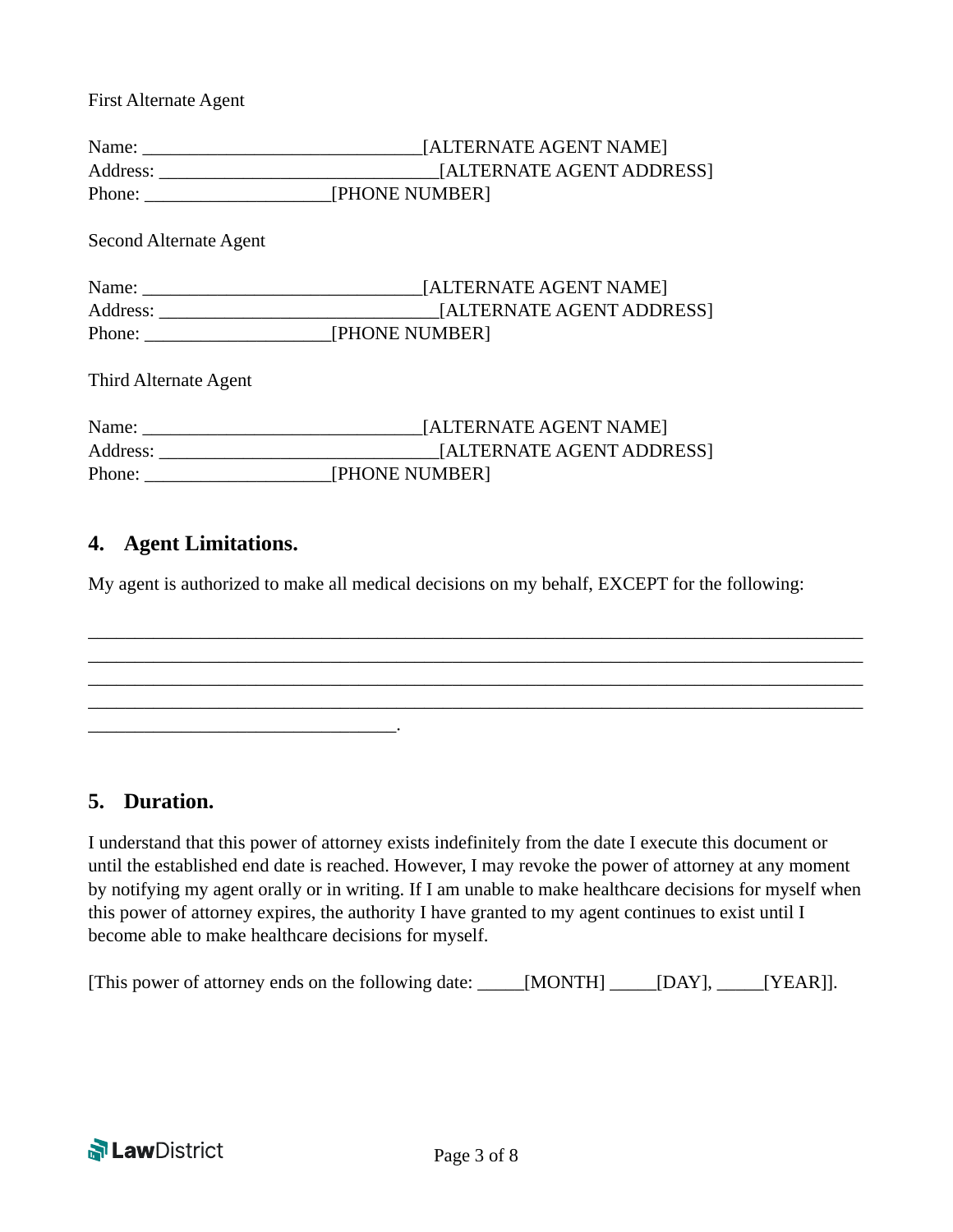## **6. Revocation of Prior Medical Power of Attorney.**

I hereby revoke or terminate any and all medical powers of attorney that have been previously signed by me.

## **7. Original and Copies of this Medical Power of Attorney.**

The original copy of this document is kept at:

| Name/Institution: | [PERSON OR INSTITUTION NAME] |
|-------------------|------------------------------|
| Address:          | [ADDRESS]                    |
| Phone:            | [PHONE NUMBER]               |

The following individuals or institutions have signed copies of this document:

| Name:    | [PERSON OR INSTITUTION NAME] |
|----------|------------------------------|
| Address: | [ADDRESS]                    |
| Name:    | [PERSON OR INSTITUTION NAME] |
| Address: | [ADDRESS]                    |

The copies of this document are located at:

| [ADDRESS]                                                                                                                                                                                                                      |
|--------------------------------------------------------------------------------------------------------------------------------------------------------------------------------------------------------------------------------|
| Phone: Phone: Phone Phone Phone Phone Phone Phone Phone Phone Phone Phone Phone Phone Phone Phone Phone Phone Phone Phone Phone Phone Phone Phone Phone Phone Phone Phone Phone Phone Phone Phone Phone Phone Phone Phone Phon |
|                                                                                                                                                                                                                                |
|                                                                                                                                                                                                                                |
| Address: [ADDRESS]                                                                                                                                                                                                             |
| Phone: [PHONE NUMBER]                                                                                                                                                                                                          |

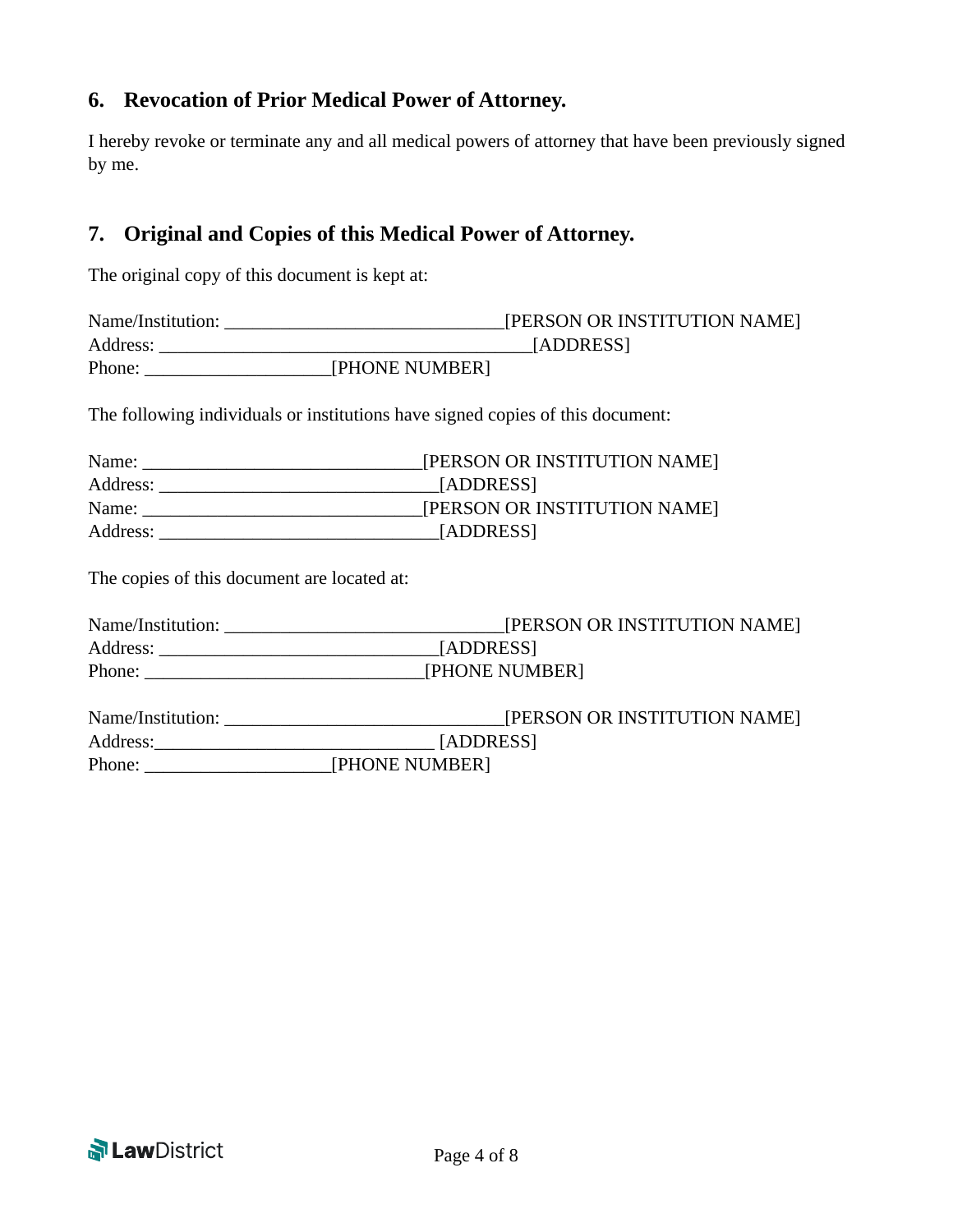# **PART II: LIVING WILL**

## **1. Application of Living Will and Instructions**

I direct my attending physician and other medical personnel to act as follows below:

- $\Box$ To withhold or withdraw treatment that serves only to prolong the process of my dying, if, in the opinion of two or more physicians who have personally examined me, I am in an incurable or irreversible mental or physical condition with no reasonable expectation of recovery.
- $\square$ To NOT withhold or withdraw treatment that serves to prolong the process of my dying, if, in the opinion of two or more physicians who have personally examined me, I am in a curable condition or reversible mental or physical condition with a reasonable expectation of recovery, even if it is the slightest probability that I will recover.

These instructions apply if I am incapacitated and either:

- Have a terminal condition.
- Have an end-stage condition.
- Am in a persistent vegetative state.
- Have the slightest possibility of recovery.

#### **2. Other Instructions**

After discussion with your physician, you may wish to consider listing particular treatments in the space below that you do or do not want in specific circumstances. Be sure to state whether you do or do not want the particular treatment.

\_\_\_\_\_\_\_\_\_\_\_\_\_\_\_\_\_\_\_\_\_\_\_\_\_\_\_\_\_\_\_\_\_\_\_\_\_\_\_\_\_\_\_\_\_\_\_\_\_\_\_\_\_\_\_\_\_\_\_\_\_\_\_\_\_\_\_\_\_\_\_\_\_\_\_\_\_\_\_\_\_\_\_ \_\_\_\_\_\_\_\_\_\_\_\_\_\_\_\_\_\_\_\_\_\_\_\_\_\_\_\_\_\_\_\_\_\_\_\_\_\_\_\_\_\_\_\_\_\_\_\_\_\_\_\_\_\_\_\_\_\_\_\_\_\_\_\_\_\_\_\_\_\_\_\_\_\_\_\_\_\_\_\_\_\_\_ \_\_\_\_\_\_\_\_\_\_\_\_\_\_\_\_\_\_\_\_\_\_\_\_\_\_\_\_\_\_\_\_\_\_\_\_\_\_\_\_\_\_\_\_\_\_\_\_\_\_\_\_\_\_\_\_\_\_\_\_\_\_\_\_\_\_\_\_\_\_\_\_\_\_\_\_\_\_\_\_\_\_\_ \_\_\_\_\_\_\_\_\_\_\_\_\_\_\_\_\_\_\_\_\_\_\_\_\_\_\_\_\_\_\_\_\_\_\_\_\_\_\_\_\_\_\_\_\_\_\_\_\_\_\_\_\_\_\_\_\_\_\_\_\_\_\_\_\_\_\_\_\_\_\_\_\_\_\_\_\_\_\_\_\_\_\_ \_\_\_\_\_\_\_\_\_\_\_\_\_\_\_\_\_\_\_\_\_\_\_\_\_\_\_\_\_\_\_\_\_\_\_\_\_\_\_\_\_\_\_\_\_\_\_\_\_\_\_\_\_\_\_\_\_\_\_\_\_\_\_\_\_\_\_\_\_\_\_\_\_\_\_\_\_\_\_\_\_\_\_ \_\_\_\_\_\_\_\_\_\_\_\_\_\_\_\_\_\_\_\_\_\_\_\_\_\_\_\_\_\_\_\_\_\_\_\_\_\_\_\_\_\_\_\_\_\_\_\_\_\_\_\_\_\_\_\_\_\_\_\_\_\_\_\_\_\_\_\_\_\_\_\_\_\_\_\_\_\_\_\_\_\_\_ \_\_\_\_\_\_\_\_\_\_\_\_\_\_\_\_\_\_\_\_\_\_\_\_\_\_\_\_\_\_\_\_\_\_\_\_\_\_\_\_\_\_\_\_\_\_\_\_\_\_\_\_\_\_\_\_\_\_\_\_\_\_\_\_\_\_\_\_\_\_\_\_\_\_\_\_\_\_\_\_\_\_\_ \_\_\_\_\_\_\_\_\_\_\_\_\_\_\_\_\_\_\_\_\_\_\_\_\_\_\_\_\_\_\_\_\_\_\_\_\_\_\_\_\_\_\_\_\_\_\_\_\_\_\_\_\_\_\_\_\_\_\_\_\_\_\_\_\_\_\_\_\_\_\_\_\_\_\_\_\_\_\_\_\_\_\_ \_\_\_\_\_\_\_\_\_\_\_\_\_\_\_\_\_\_\_\_\_\_\_\_\_\_\_\_\_\_\_\_\_\_\_\_\_\_\_\_\_\_\_\_\_\_\_\_\_\_\_\_\_\_\_\_\_\_\_\_\_\_\_\_\_\_\_\_\_\_\_\_\_\_\_\_\_\_\_\_\_\_\_ \_\_\_\_\_\_\_\_\_\_\_\_\_\_\_\_\_\_\_\_\_\_\_\_\_\_\_\_\_\_\_\_\_\_\_\_\_\_\_\_\_\_\_\_\_\_\_\_\_\_\_\_\_\_\_\_\_\_\_\_\_\_\_\_\_\_\_\_\_\_\_\_\_\_\_\_\_\_\_\_\_\_\_ \_\_\_\_\_\_\_\_\_\_\_\_\_\_\_\_\_\_\_\_\_\_\_\_\_\_\_\_\_\_\_\_\_\_\_\_\_\_\_\_\_\_\_\_\_\_\_\_\_\_\_\_\_\_\_\_\_\_\_\_\_\_\_\_\_\_\_\_\_\_\_\_\_\_\_\_\_\_\_\_\_\_.

Particular treatments:

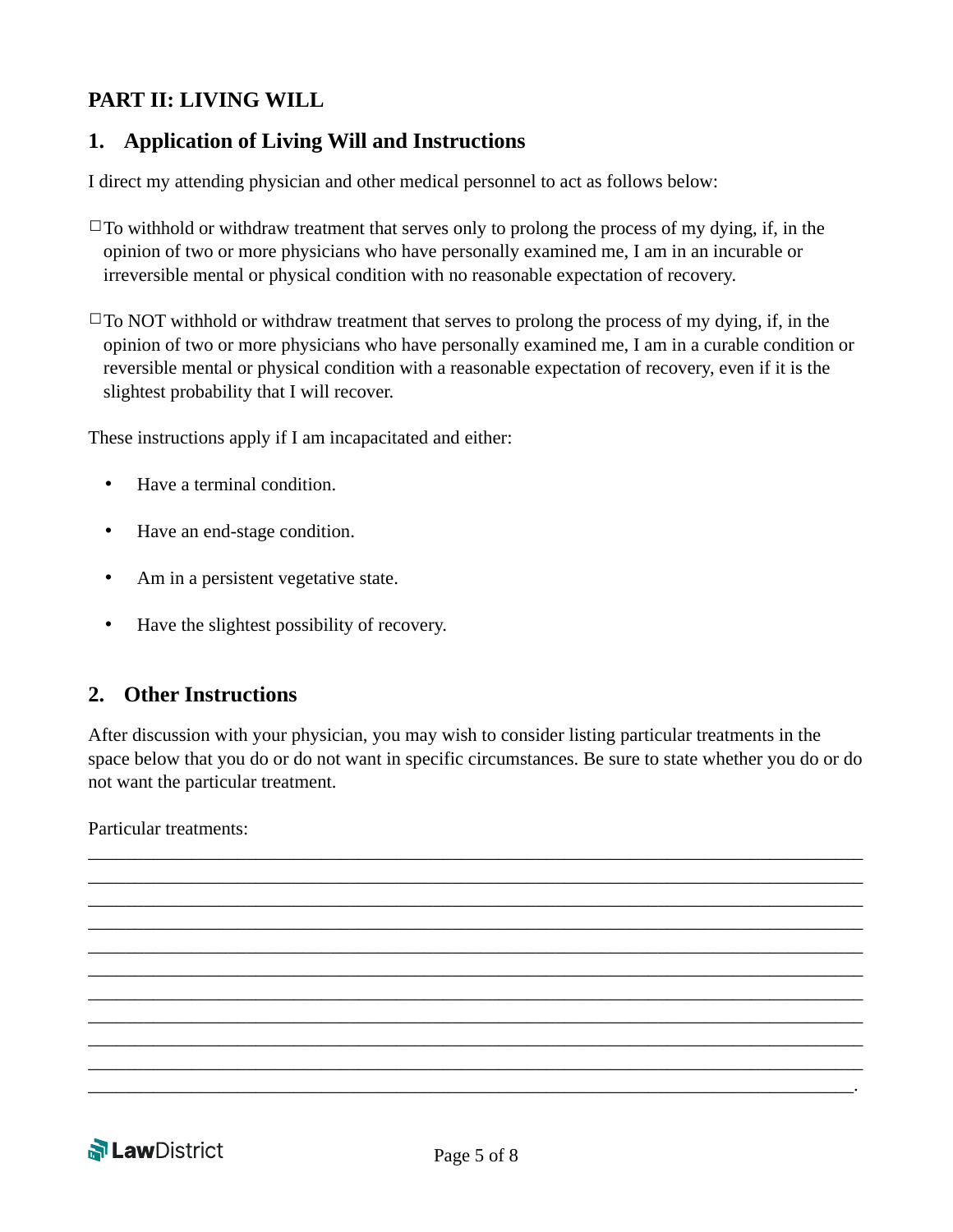# **3. Signature of the Principal**

\_\_\_\_\_\_\_\_\_\_\_\_\_\_\_\_\_\_\_\_\_\_\_\_\_\_\_\_\_

I sign my name to this Living Will on the \_\_\_\_\_\_\_\_[DATE] day of \_\_\_\_\_\_\_[MONTH], in the year \_\_\_\_\_\_\_\_[YEAR].

\_\_\_\_\_\_\_\_\_\_\_\_\_\_\_\_\_\_\_\_\_\_\_\_\_\_\_\_\_[PRINCIPAL NAME], Principal

#### **4. Execution.**

YOU MUST DATE AND SIGN THIS MEDICAL POWER OF ATTORNEY. YOU MAY SIGN IT AND HAVE YOUR SIGNATURE ACKNOWLEDGED BEFORE A NOTARY PUBLIC OR YOU MAY SIGN IT IN THE PRESENCE OF TWO COMPETENT ADULT WITNESSES NOT RELATED BY BLOOD OR MARRIAGE.

## **5. Validity.**

#### **NOTE: THIS MEDICAL POWER OF ATTORNEY IS NOT VALID UNLESS:**

1. YOU SIGN IT AND HAVE YOUR SIGNATURE ACKNOWLEDGED BEFORE A NOTARY PUBLIC; OR

2. YOU SIGN IT IN THE PRESENCE OF TWO COMPETENT ADULT WITNESSES.

#### **6. Witness Instructions.**

#### **NOTE: THE FOLLOWING PERSONS MAY NOT ACT AS ONE OF THE WITNESSES:**

1. The person you have designated as your agent;

2. A person related to you by blood or marriage, domestic partnership or adoption, nor a spouse of any such person;

3. A person entitled to any part of your estate after your death under a will or codicil executed by you or by operation of law;

4. Your attending physician, including the owner or operator of a healthcare facility, short-term or longterm care, or other residential or community care facility serving you;

5. An employee of your attending physician or healthcare provider;

6. An employee of a health care facility in which you are a patient if the employee is providing direct patient care to you or is an officer, director, partner, or business office employee of the health care facility or of any parent organization of the health care facility; or 7. A creditor of yours or entitled to

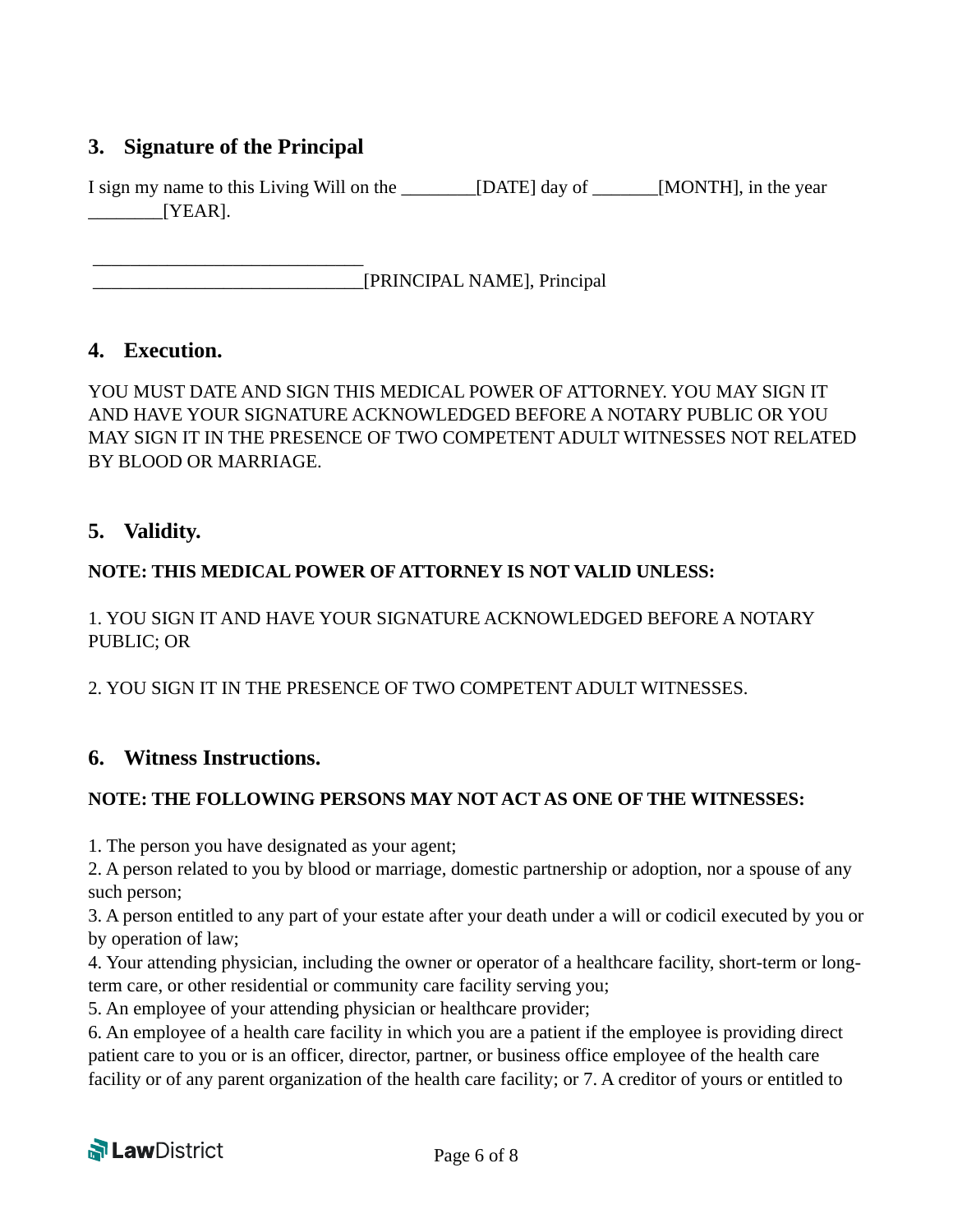any part of your estate under a will or codicil, trust, insurance policy, or by operation of intestate succession laws.

- 8. A person financially responsible for your health care;
- 9. An employee of your life or health insurance provider;
- 10. A person entitled to benefit financially in any other way after you die.

By signing below, I acknowledge that I have read and understand the information contained in the above disclosure statement.

(YOU MUST DATE AND SIGN THIS POWER OF ATTORNEY. YOU MAY SIGN IT AND HAVE YOUR SIGNATURE ACKNOWLEDGED BEFORE A NOTARY PUBLIC OR YOU MAY SIGN IT IN THE PRESENCE OF TWO COMPETENT ADULT WITNESSES.)

# **PART III: STATEMENT AND SIGNATURE OF WITNESSES**

We declare that on [MONTH] [DATE], [YEAR], the person who signed or asked another to sign this document is personally known to us or proved to us on the basis of satisfactory evidence to be the individual whose name is subscribed to the foregoing instrument as the Principal, and appears to be of sound mind and acting willingly and free from duress. We hereby confirm that the Principal signed this document in our presence, or asked another to sign the document for the Principal, and that person signed in our presence.

|                                         | [FIRST WITNESS NAME]     |                                                                                                             |
|-----------------------------------------|--------------------------|-------------------------------------------------------------------------------------------------------------|
|                                         | [FIRST WITNESS ADDRESS]  |                                                                                                             |
| <u> 1989 - Johann Barbara, martin a</u> |                          |                                                                                                             |
|                                         |                          |                                                                                                             |
|                                         | [SECOND WITNESS NAME]    |                                                                                                             |
|                                         | [SECOND WITNESS ADDRESS] | $\lfloor$ CITY],                                                                                            |
|                                         |                          |                                                                                                             |
|                                         |                          | Print Name:<br>$\begin{bmatrix} \text{STATE} \end{bmatrix}$ $\begin{bmatrix} \text{ZIP CODE} \end{bmatrix}$ |

#### **Signature of the Principal**

\_\_\_\_\_\_\_\_\_\_\_\_\_\_\_\_\_\_\_\_\_\_\_\_\_\_\_\_\_

By signing below, I indicate that I am emotionally and mentally competent to make this instruction, and that I understand the purpose and effect of this document. I sign my name to this Advance Directive on the  $\text{max}$  [DATE] day of  $\text{max}$  [MONTH], in the year  $\text{max}$  [YEAR].

\_\_\_\_\_\_\_\_\_\_\_\_\_\_\_\_\_\_\_\_\_\_\_\_\_\_\_\_\_\_[PRINCIPAL NAME], Principal